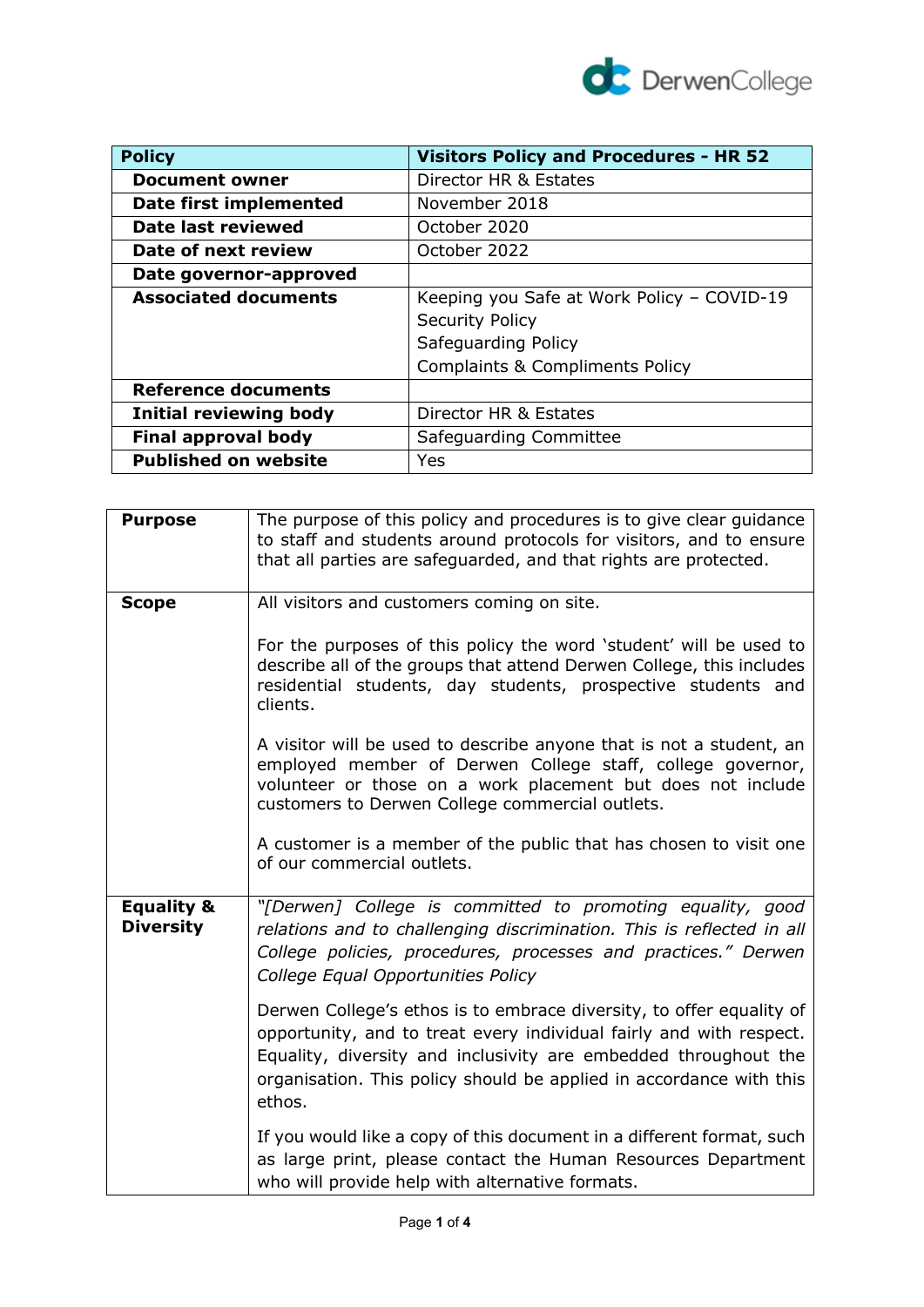

# **Introduction**

Derwen College extends a warm welcome to all visitors and recognises the many benefits of parents, friends, relatives and multi-agency professionals visiting Derwen College. The College has a legal duty of care for the health, safety, security and wellbeing of all students and staff. This duty of care incorporates the duty to "safeguard" all students from subjection to any form of harm, abuse or nuisance.

The College will always welcome visitor and customer's onsite; however, access may be restricted from time to time i.e. during a sickness outbreak.

Our main objectives are as follows:

- To ensure that students only receive the visitors that they choose to see, and that they are not subject to any unwanted attention or abuse.
- To recognise the importance of visitors and the continued involvement of family and friends in the care and support of students.
- To ensure the privacy and dignity of students by ensuring that visitors are monitored and expectations are made clear.

#### **Expectations of visitors**

All visitors are expected to behave in such a way that is respectful and does not cause concern or a nuisance to students or staff. Visitor cards, or electronic guidance, that outlines expectations and responsibilities will be issued on arrival. Failure to do adhere to guidance may result in a visitor being asked to leave.

Visitors are expected to wear a visitors badge and facemasks at all times. Staff and students will challenge any person that is on the main college campus (not commercial areas) without a visitor's badge or facemask. Visitors should not be able to wander around the site unaccompanied.

## **Procedures for visitors arriving on site**

#### **Visitors arriving Term-time Weekdays (9-5pm)**

- All visitors arriving during these times should sign in at the main college reception where they will be issued with a visitor's badge.
- This badge should be worn at all times whilst the visitor is on-site.
- All visitors will be required to state the purpose of their visit and who invited them.
- Professional visitors and multi-agency professionals should be ready to produce formal identification upon request.
- Visitors are requested to remain in reception until contact member of staff has collected them.
- Whilst in college buildings, visitors are requested to remain in communal areas unless specifically invited and to wear a facemask.
- Visitors will be required to complete a Health Questionnaire before arriving on site, and can expect to have their body temperature taken as part of the signing in process.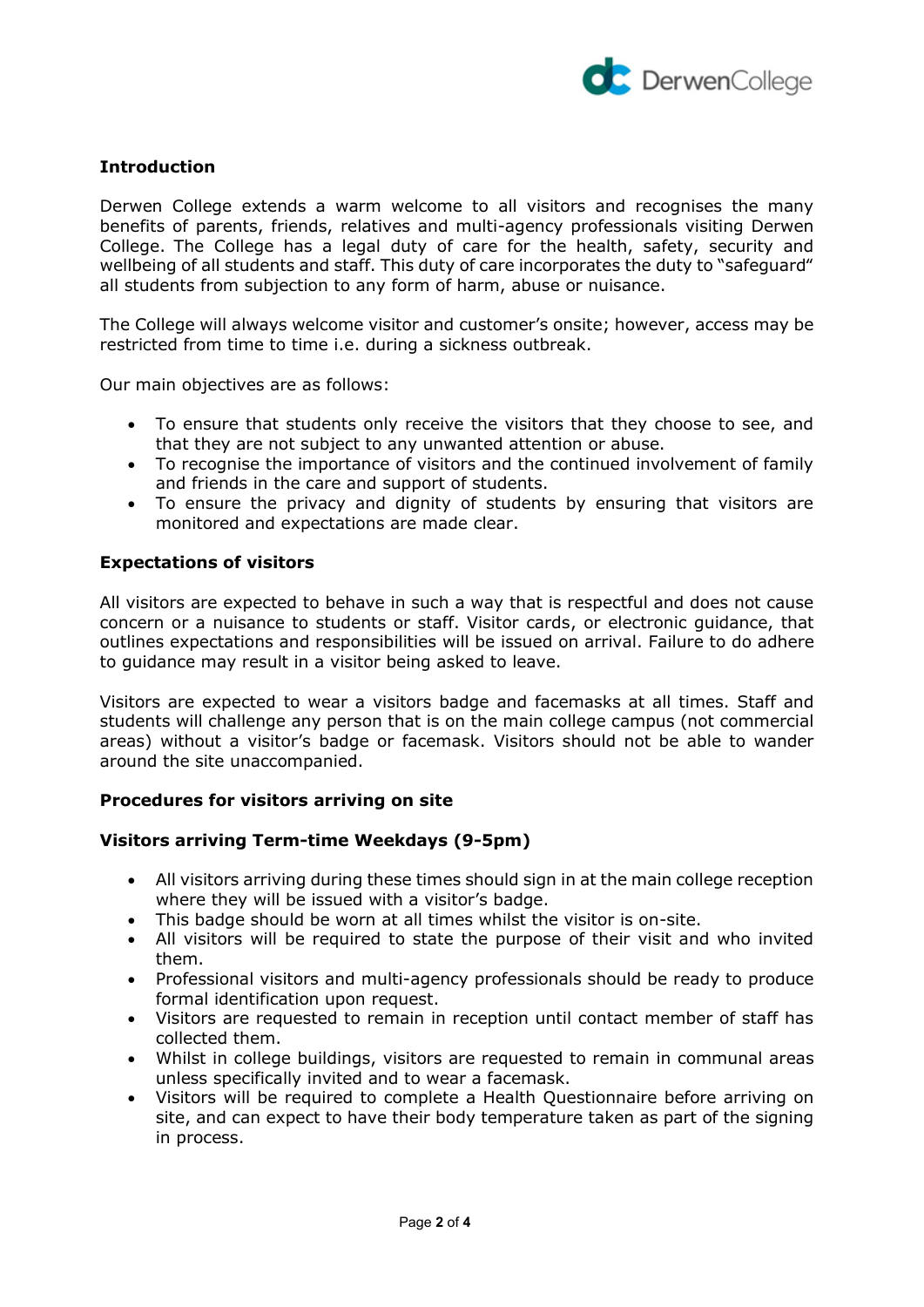

# **Outside of main office hours (evening and weekends)**

- Where possible, visitors should make prior arrangements with the student and/or their residential staff to ensure that they are on-site and able to accept visitors.
- All residences will keep a diary and will remind students if they are expecting a visitor.
- Residences may be required to verify the identification of any visitors if not previously known.
- Visitors are required to sign in at the student's residence and notify residential staff if they are going off-site, including an estimated time of return.
- Visitors will be required to complete a Health Questionnaire before arriving on site, and can expect to have their body temperature taken as part of the signing in process.
- Visitors are required to wear facemasks whilst on site, unless agreed in advance by a Director.

## **Acorns and Clients**

- Friends and family of clients that live in Acorns building to sign-in directly there
- Professionals who wish to visit staff in Acorns building to sign-in at main reception
- Visitors will be required to complete a Health Questionnaire before arriving on site, and can expect to have their body temperature taken as part of the signing in process.
- Visitors are required to wear facemasks whilst on site, unless agreed in advance by a Director.

## **Contractors**

- Contractors should report to the main reception and sign in. They will be issued with a contractor's badge.'
- Visitors (specifically contractors) should be accompanied at all times, unless they are on the approved contractors list where DBS checks have been undertaken. This is managed within the Estates team.
- Contractors will be required to complete a Health Questionnaire before arriving on site, and can expect to have their body temperature taken as part of the signing in process.
- Contractors are required to wear facemasks whilst on site, unless agreed in advance by a Director.

## **Failure to adhere to policy**

- Where a visitor fails to maintain reasonable expectations of behavior, or presents a risk to students or staff, they should be politely asked to leave. If a visitor does not respond to this request, they should be informed that the police would be called.
- Where staff do not feel comfortable to approach a visitor (for example, during the night) they should call police immediately and report an intruder.